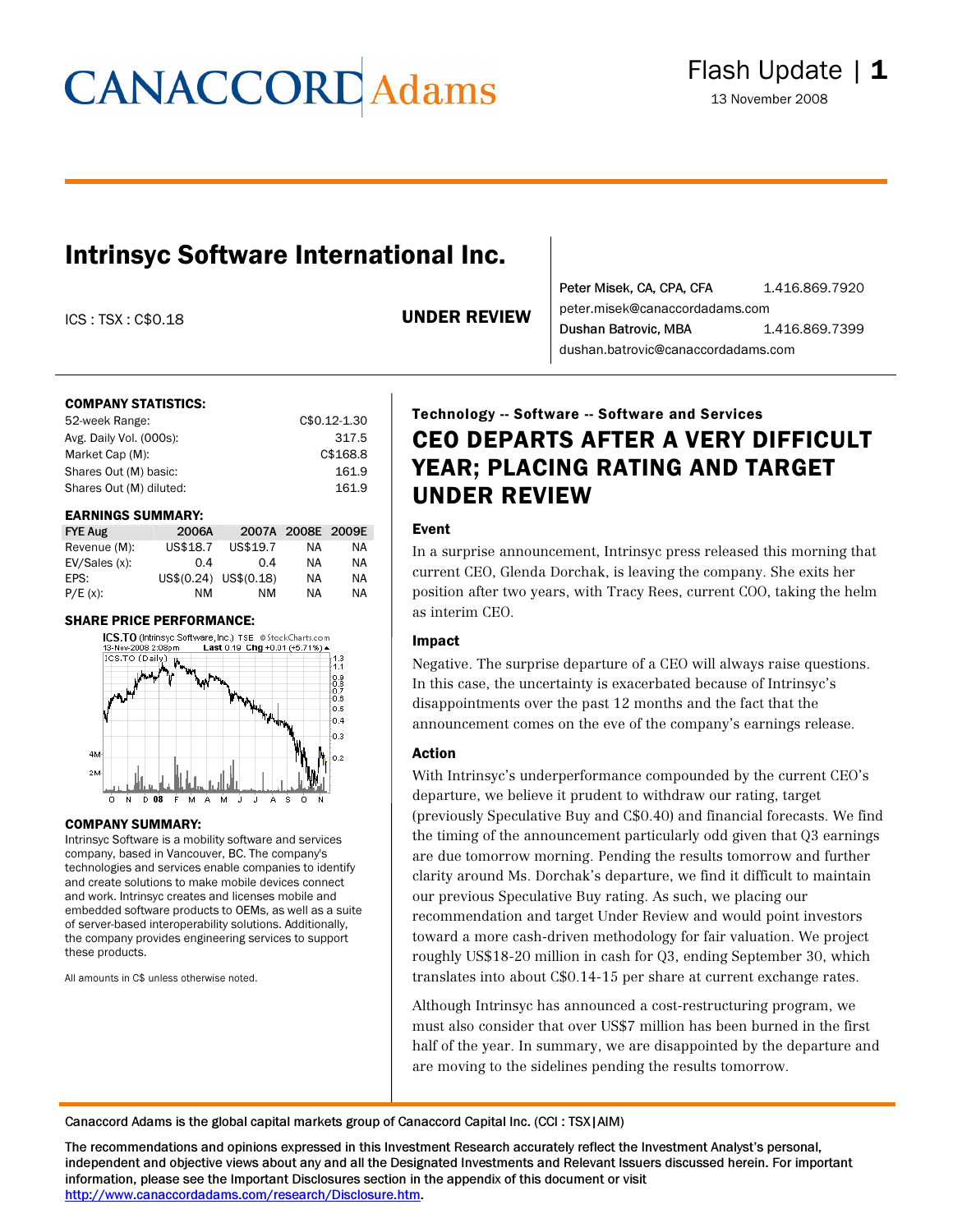#### Investment risks

The main risks to our outlook include the competitive environment intensifying, design wins taking longer than expected to close, design wins not translating into material revenue due to failed device launches, ESG division revenue erosion, and key management leaving the firm. Other risks include litigation, adverse F/X trends, slower-than-expected growth in the mobile device market, faster-than-expected ASP erosion at handset OEM/ODMs pressuring Intrinsyc's ASPs down significantly, and broader macroeconomic forces impacting the market.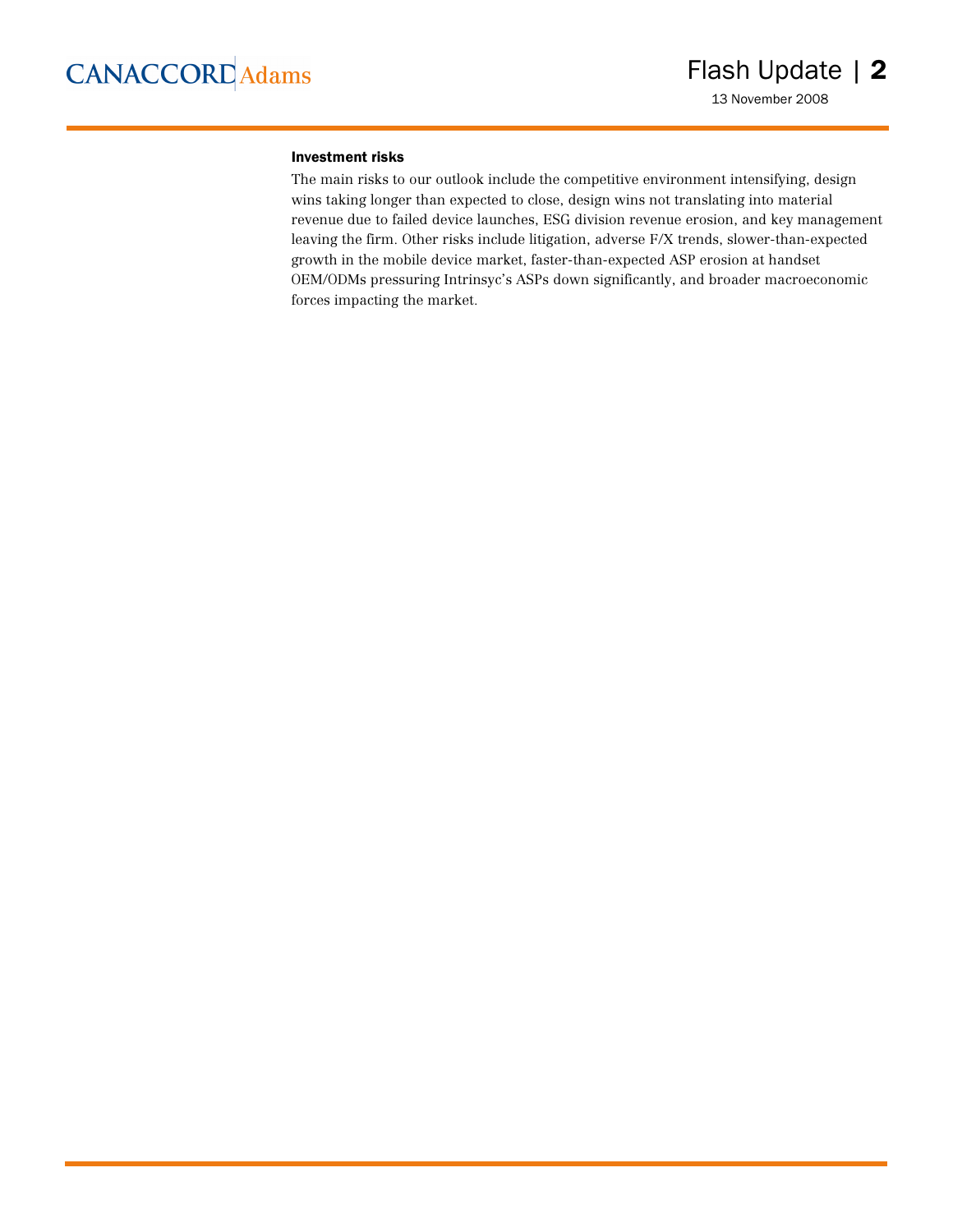# **CANACCORD** Adams

### **APPENDIX: IMPORTANT DISCLOSURES**<br>**Analyst Certification:** Each author

Each authoring analyst of Canaccord Adams whose name appears on the front page of this investment research hereby certifies that (i) the recommendations and opinions expressed in this investment research accurately reflect the authoring analyst's personal, independent and objective views about any and all of the designated investments or relevant issuers discussed herein that are within such authoring analyst's coverage universe and (ii) no part of the authoring analyst's compensation was, is, or will be, directly or indirectly, related to the specific recommendations or views expressed by the authoring analyst in the investment research.

Site Visit: An analyst has visited Intrinsyc's material operations in Vancouver, BC, Canada. No payment or reimbursement was received from the issuer for the related travel costs.

#### Price Chart:\*



\* Price charts assume event 1 indicates initiation of coverage or the beginning of the measurement period.

| <b>Distribution of Ratings:</b>                                    |                                                                                                                                                                                    | Coverage Universe |        | IB Clients |                                                                                                                                                                                                                                                                                                                                                                                                                                                                                                                              |
|--------------------------------------------------------------------|------------------------------------------------------------------------------------------------------------------------------------------------------------------------------------|-------------------|--------|------------|------------------------------------------------------------------------------------------------------------------------------------------------------------------------------------------------------------------------------------------------------------------------------------------------------------------------------------------------------------------------------------------------------------------------------------------------------------------------------------------------------------------------------|
| Global Stock Ratings                                               | Rating                                                                                                                                                                             | #                 | $\%$   | %          |                                                                                                                                                                                                                                                                                                                                                                                                                                                                                                                              |
| (as of 4 November 2008)                                            | Buy                                                                                                                                                                                | 371               | 62.1%  | 34.5%      |                                                                                                                                                                                                                                                                                                                                                                                                                                                                                                                              |
|                                                                    | Speculative Buy                                                                                                                                                                    | 68                | 11.4%  | 52.9%      |                                                                                                                                                                                                                                                                                                                                                                                                                                                                                                                              |
|                                                                    | Hold                                                                                                                                                                               | 139               | 23.3%  | 18.0%      |                                                                                                                                                                                                                                                                                                                                                                                                                                                                                                                              |
|                                                                    | Sell                                                                                                                                                                               | 19                | 3.2%   | 10.5%      |                                                                                                                                                                                                                                                                                                                                                                                                                                                                                                                              |
|                                                                    |                                                                                                                                                                                    | 597               | 100.0% |            |                                                                                                                                                                                                                                                                                                                                                                                                                                                                                                                              |
| <b>Canaccord Ratings</b><br>System:                                | designated investment or the relevant issuer.                                                                                                                                      |                   |        |            | BUY: The stock is expected to generate risk-adjusted returns of over 10% during the next 12 months.<br>HOLD: The stock is expected to generate risk-adjusted returns of 0-10% during the next 12 months.<br><b>SELL</b> : The stock is expected to generate negative risk-adjusted returns during the next 12 months.<br>NOT RATED: Canaccord Adams does not provide research coverage of the relevant issuer.<br>"Risk-adjusted return" refers to the expected return in relation to the amount of risk associated with the |
| <b>Risk Qualifier:</b>                                             | <b>SPECULATIVE:</b> Stocks bear significantly higher risk that typically cannot be valued by normal fundamental<br>criteria. Investments in the stock may result in material loss. |                   |        |            |                                                                                                                                                                                                                                                                                                                                                                                                                                                                                                                              |
| <b>Canaccord Adams Research Disclosures as of 13 November 2008</b> |                                                                                                                                                                                    |                   |        |            |                                                                                                                                                                                                                                                                                                                                                                                                                                                                                                                              |
|                                                                    | Company                                                                                                                                                                            |                   |        |            | Disclosure                                                                                                                                                                                                                                                                                                                                                                                                                                                                                                                   |

| $\omega$ ompany                                                    | -<br>$-1001180$<br>Disclosure |
|--------------------------------------------------------------------|-------------------------------|
| national<br>lnc.<br>Intern<br>501tware<br>$\mu$ and $\mu$ in $\mu$ | .<br>--                       |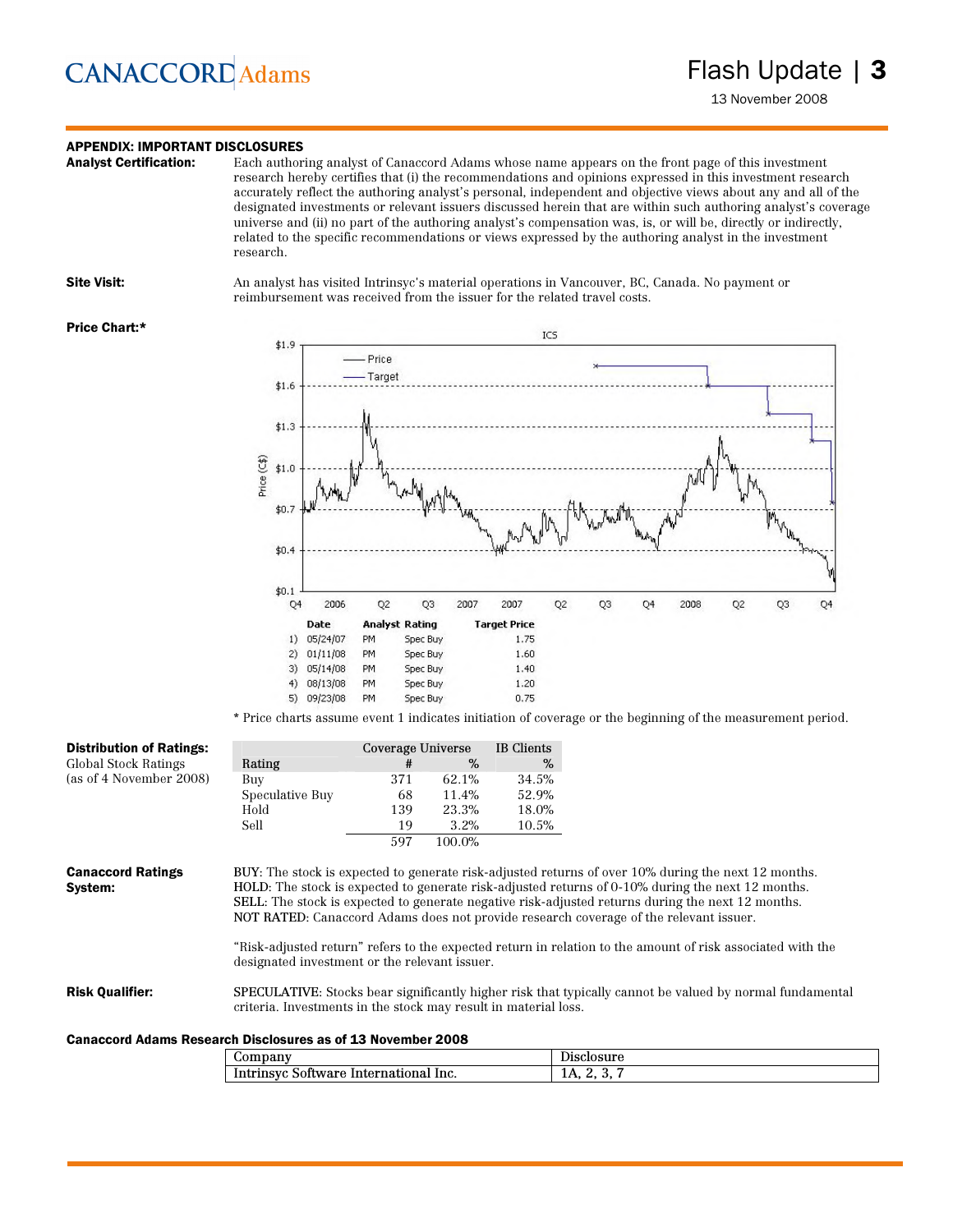# **CANACCORD** Adams

### Flash Update | 4

13 November 2008

- **1** The relevant issuer currently is, or in the past 12 months was, a client of Canaccord Adams or its affiliated companies. During this period, Canaccord Adams or its affiliated companies provided the following services to the relevant issuer:
	- A. investment banking services.
	- B. non-investment banking securities-related services.
	- C. non-securities related services.
- 2 In the past 12 months, Canaccord Adams or its affiliated companies have received compensation for Corporate Finance/Investment Banking services from the relevant issuer.
- **3** In the past 12 months, Canaccord Adams or any of its affiliated companies have been lead manager, co-lead manager or co-manager of a public offering of securities of the relevant issuer or any publicly disclosed offer of securities of the relevant issuer or in any related derivatives.
- 4 Canaccord Adams acts as corporate broker for the relevant issuer and/or Canaccord Adams or any of its affiliated companies may have an agreement with the relevant issuer relating to the provision of Corporate Finance/Investment Banking services.
- 5 Canaccord Adams or any of its affiliated companies is a market maker or liquidity provider in the securities of the relevant issuer or in any related derivatives.
- 6 In the past 12 months, Canaccord Adams, its partners, affiliated companies, officers or directors, or any authoring analyst involved in the preparation of this investment research has provided services to the relevant issuer for remuneration, other than normal course investment advisory or trade execution services.
- 7 Canaccord Adams intends to seek or expects to receive compensation for Corporate Finance/Investment Banking services from the relevant issuer in the next six months.
- 8 The authoring analyst, a member of the authoring analyst's household, or any individual directly involved in the preparation of this investment research, has a long position in the shares or derivatives, or has any other financial interest in the relevant issuer, the value of which increases as the value of the underlying equity increases.
- **9** The authoring analyst, a member of the authoring analyst's household, or any individual directly involved in the preparation of this investment research, has a short position in the shares or derivatives, or has any other financial interest in the relevant issuer, the value of which increases as the value of the underlying equity decreases.
- **10** Those persons identified as the author(s) of this investment research, or any individual involved in the preparation of this investment research, have purchased/received shares in the relevant issuer prior to a public offering of those shares, and such person's name and details are disclosed above.
- 11 A partner, director, officer, employee or agent of Canaccord Adams and its affiliated companies, or a member of his/her household, is an officer, or director, or serves as an advisor or board member of the relevant issuer and/or one of its subsidiaries, and such person's name is disclosed above.
- 12 As of the month end immediately preceding the date of publication of this investment research, or the prior month end if publication is within 10 days following a month end, Canaccord Adams or its affiliate companies, in the aggregate, beneficially owned 1% or more of any class of the total issued share capital or other common equity securities of the relevant issuer or held any other financial interests in the relevant issuer which are significant in relation to the investment research (as disclosed above).
- 13 As of the month end immediately preceding the date of publication of this investment research, or the prior month end if publication is within 10 days following a month end, the relevant issuer owned 1% or more of any class of the total issued share capital in Canaccord Adams or any of its affiliated companies.
- **14** Other specific disclosures as described above.

Canaccord Adams is the business name used by certain subsidiaries of Canaccord Capital Inc., including Canaccord Adams Inc., Canaccord Adams Limited, and Canaccord Adams, a division of Canaccord Capital Corporation. Clients of Canaccord Adams, in the past 12 months, may have been clients of Canaccord Capital Corporation, Canaccord Capital (Europe) Limited, Canaccord Capital Corporation USA Inc., and/or Adams Harkness Financial Group Ltd.

The authoring analysts who are responsible for the preparation of this investment research are employed by Canaccord Adams, a securities broker-dealer with principal offices located in Vancouver, Calgary, Toronto, Montreal (all Canada), Boston, New York, San Francisco (all US) and London (UK).

In the event that this is compendium investment research (covering six or more relevant issuers), Canaccord Adams and its affiliated companies may choose to provide specific disclosures of the subject companies by reference, as well as its policies and procedures regarding the dissemination of investment research. To access this material or for more information, please send a request to Canaccord Adams Research, Attn: Disclosures, P.O. Box 10337 Pacific Centre, 2200-609 Granville Street, Vancouver, BC, Canada V7Y 1H2 or [disclosures@canaccordadams.com.](mailto:disclosures@canaccordadams.com)

The authoring analysts who are responsible for the preparation of this investment research have received (or will receive) compensation based upon (among other factors) the Corporate Finance/Investment Banking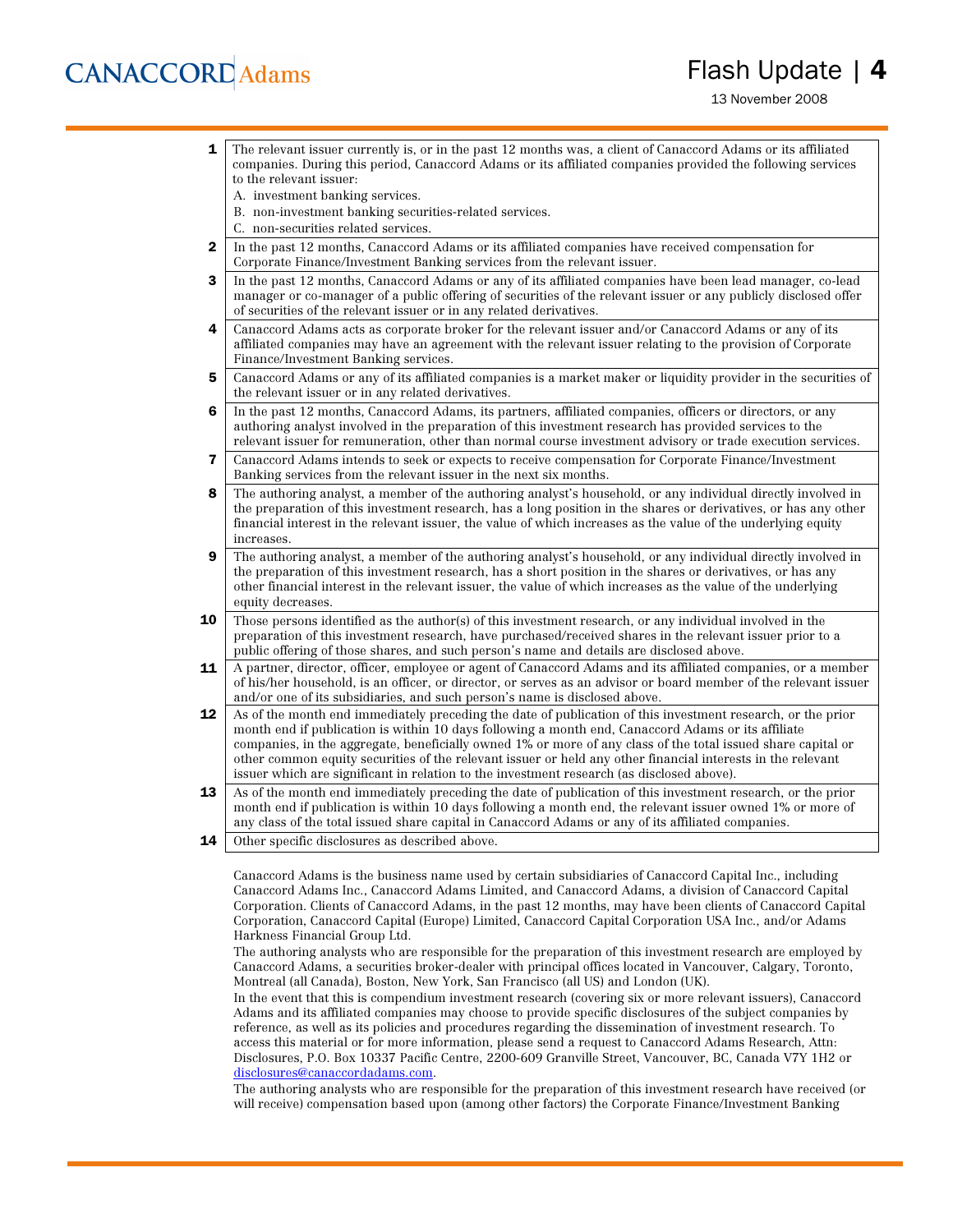|                                                | revenues and general profits of Canaccord Adams. However, such authoring analysts have not received, and<br>will not receive, compensation that is directly based upon or linked to one or more specific Corporate<br>Finance/Investment Banking activities, or to recommendations contained in the investment research.<br>Canaccord Adams and its affiliated companies may have a Corporate Finance/Investment Banking or other<br>relationship with the company that is the subject of this investment research and may trade in any of the<br>designated investments mentioned herein either for their own account or the accounts of their customers, in<br>good faith or in the normal course of market making. Accordingly, Canaccord Adams or their affiliated<br>companies, principals or employees (other than the authoring analyst(s) who prepared this investment<br>research) may at any time have a long or short position in any such designated investments, Related<br>designated investments or in options, futures or other derivative instruments based thereon.<br>Some regulators require that a firm must establish, implement and make available a policy for managing<br>conflicts of interest arising as a result of publication or distribution of investment research. This investment<br>research has been prepared in accordance with Canaccord Adams' policy on managing conflicts of interest,<br>and information barriers or firewalls have been used where appropriate. Canaccord Adams' policy is<br>available upon request. |
|------------------------------------------------|------------------------------------------------------------------------------------------------------------------------------------------------------------------------------------------------------------------------------------------------------------------------------------------------------------------------------------------------------------------------------------------------------------------------------------------------------------------------------------------------------------------------------------------------------------------------------------------------------------------------------------------------------------------------------------------------------------------------------------------------------------------------------------------------------------------------------------------------------------------------------------------------------------------------------------------------------------------------------------------------------------------------------------------------------------------------------------------------------------------------------------------------------------------------------------------------------------------------------------------------------------------------------------------------------------------------------------------------------------------------------------------------------------------------------------------------------------------------------------------------------------------------------------------------------------------|
|                                                | The information contained in this investment research has been compiled by Canaccord Adams from sources<br>believed to be reliable, but (with the exception of the information about Canaccord Adams) no representation<br>or warranty, express or implied, is made by Canaccord Adams, its affiliated companies or any other person<br>as to its fairness, accuracy, completeness or correctness. Canaccord Adams has not independently verified<br>the facts, assumptions, and estimates contained herein. All estimates, opinions and other information<br>contained in this investment research constitute Canaccord Adams' judgement as of the date of this<br>investment research, are subject to change without notice and are provided in good faith but without legal<br>responsibility or liability.                                                                                                                                                                                                                                                                                                                                                                                                                                                                                                                                                                                                                                                                                                                                                   |
|                                                | Canaccord Adams salespeople, traders, and other professionals may provide oral or written market<br>commentary or trading strategies to our clients and our proprietary trading desk that reflect opinions that are<br>contrary to the opinions expressed in this investment research. Canaccord Adams' affiliates, proprietary<br>trading desk, and investing businesses may make investment decisions that are inconsistent with the<br>recommendations or views expressed in this investment research.                                                                                                                                                                                                                                                                                                                                                                                                                                                                                                                                                                                                                                                                                                                                                                                                                                                                                                                                                                                                                                                        |
|                                                | This investment research is provided for information purposes only and does not constitute an offer or<br>solicitation to buy or sell any designated investments discussed herein in any jurisdiction where such offer or<br>solicitation would be prohibited. As a result, the designated investments discussed in this investment<br>research may not be eligible for sale in some jurisdictions. This investment research is not, and under no<br>circumstances should be construed as, a solicitation to act as a securities broker or dealer in any jurisdiction<br>by any person or company that is not legally permitted to carry on the business of a securities broker or<br>dealer in that jurisdiction. This material is prepared for general circulation to clients and does not have<br>regard to the investment objectives, financial situation or particular needs of any particular person. Investors<br>should obtain advice based on their own individual circumstances before making an investment decision. To<br>the fullest extent permitted by law, none of Canaccord Adams, its affiliated companies or any other person<br>accepts any liability whatsoever for any direct or consequential loss arising from or relating to any use of the<br>information contained in this investment research.                                                                                                                                                                                                                                       |
| <b>For Canadian Residents:</b>                 | This Investment Research has been approved by Canaccord Adams, a division of Canaccord Capital<br>Corporation, which accepts responsibility for this Investment Research and its dissemination in Canada.<br>Canadian clients wishing to effect transactions in any Designated Investment discussed should do so through<br>a qualified salesperson of Canaccord Adams, a division of Canaccord Capital Corporation in their particular<br>jurisdiction.                                                                                                                                                                                                                                                                                                                                                                                                                                                                                                                                                                                                                                                                                                                                                                                                                                                                                                                                                                                                                                                                                                         |
| <b>For United Kingdom</b><br><b>Residents:</b> | This investment research complies with the Financial Services Authority's Handbook chapter on Conduct of<br>Business and is approved by Canaccord Adams Limited, which is authorized and regulated by the Financial<br>Services Authority, in connection with its distribution in the United Kingdom. This material is not for<br>distribution in the United Kingdom to retail clients, as defined under the rules of the Financial Services<br>Authority. Canaccord Adams Limited accepts responsibility for this investment research and its dissemination<br>in the United Kingdom. The information contained in this investment research is only intended for<br>distribution in the UK to persons who qualify as professional clients or eligible counterparties, as defined<br>under the rules of the Financial Services Authority.                                                                                                                                                                                                                                                                                                                                                                                                                                                                                                                                                                                                                                                                                                                        |
| <b>For United States</b><br><b>Residents:</b>  | Canaccord Adams Inc., a US registered broker-dealer, accepts responsibility for this Investment Research and<br>its dissemination in the United States. This Investment Research is intended for distribution in the United<br>States only to certain US institutional investors. US clients wishing to effect transactions in any Designated<br>Investment discussed should do so through a qualified salesperson of Canaccord Adams Inc.                                                                                                                                                                                                                                                                                                                                                                                                                                                                                                                                                                                                                                                                                                                                                                                                                                                                                                                                                                                                                                                                                                                       |
| <b>For European Residents:</b>                 | If this Investment Research is intended for disclosure in any jurisdiction other than the United Kingdom, the<br>US or Canada, then the relevant rules and regulatory requirements of that jurisdiction will apply.                                                                                                                                                                                                                                                                                                                                                                                                                                                                                                                                                                                                                                                                                                                                                                                                                                                                                                                                                                                                                                                                                                                                                                                                                                                                                                                                              |